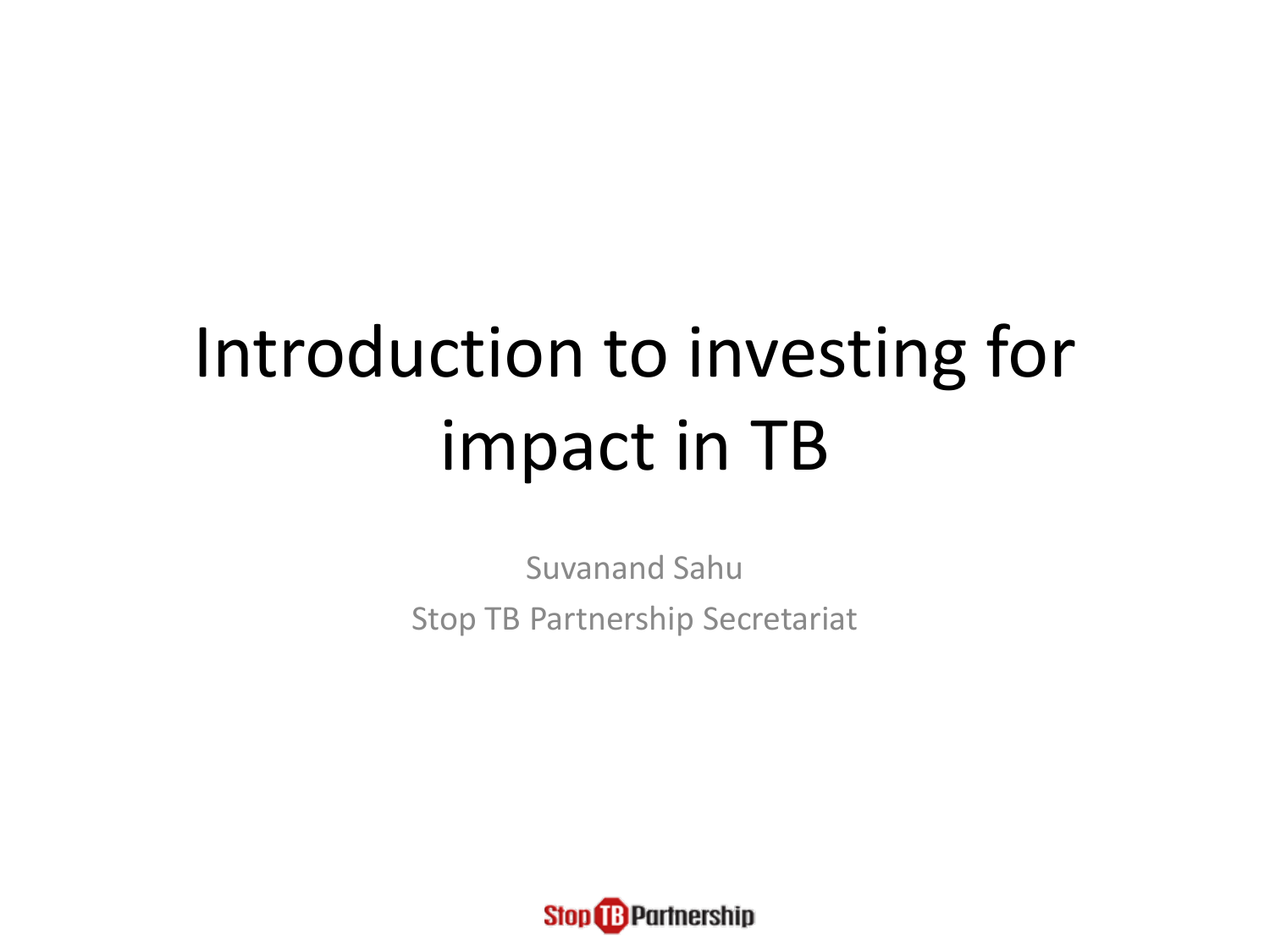### Current needs for TB: over 8 billion USD per annum

in low and middle income countries, for 2015 Excluding research



Stop **B** Partnership

Source: WHO Global TB Report 2014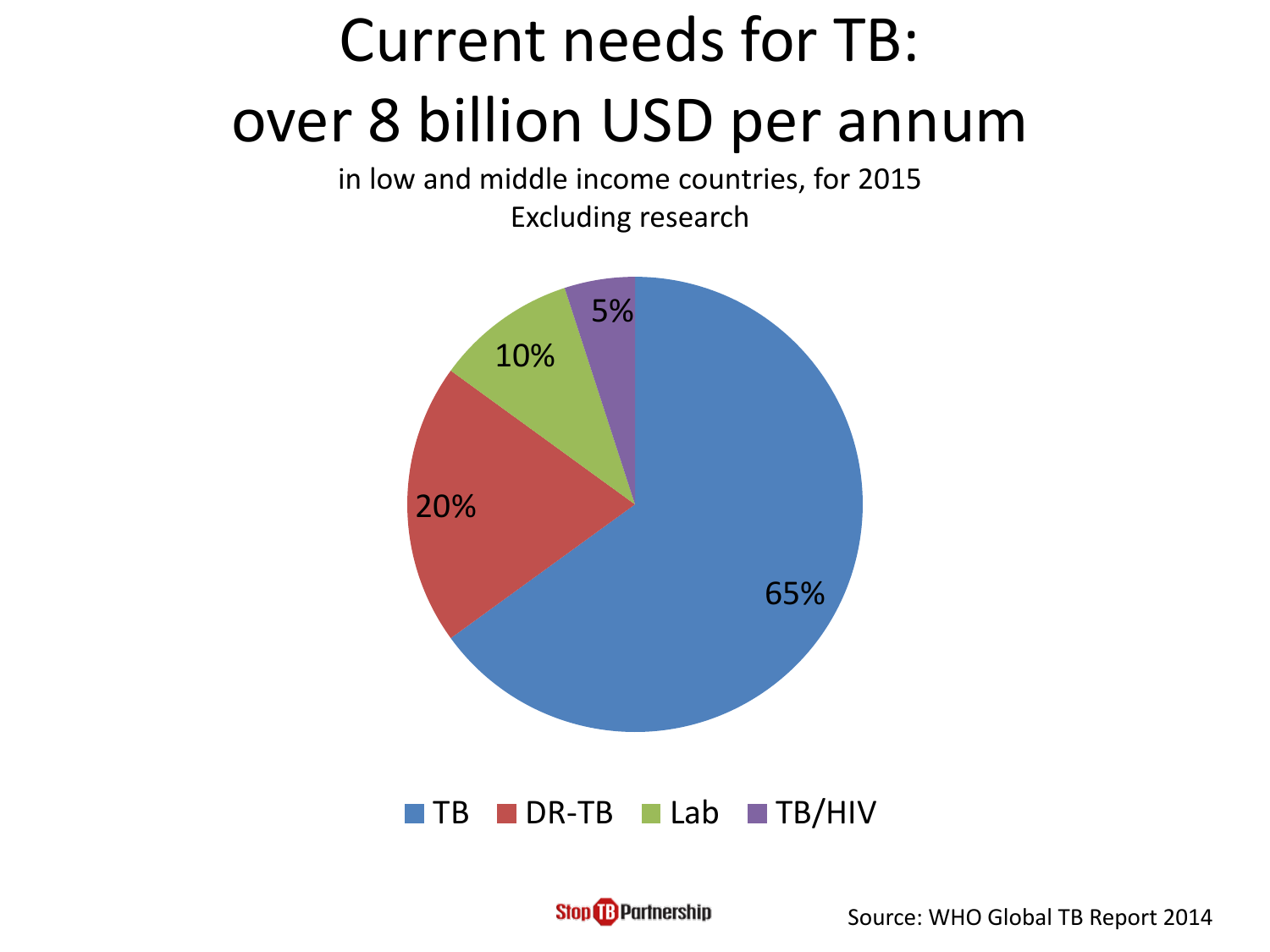### Current availability of funds and gaps

• 6.3 billion USD available in 2014

– 89% from domestic sources

• 2 billion USD gap

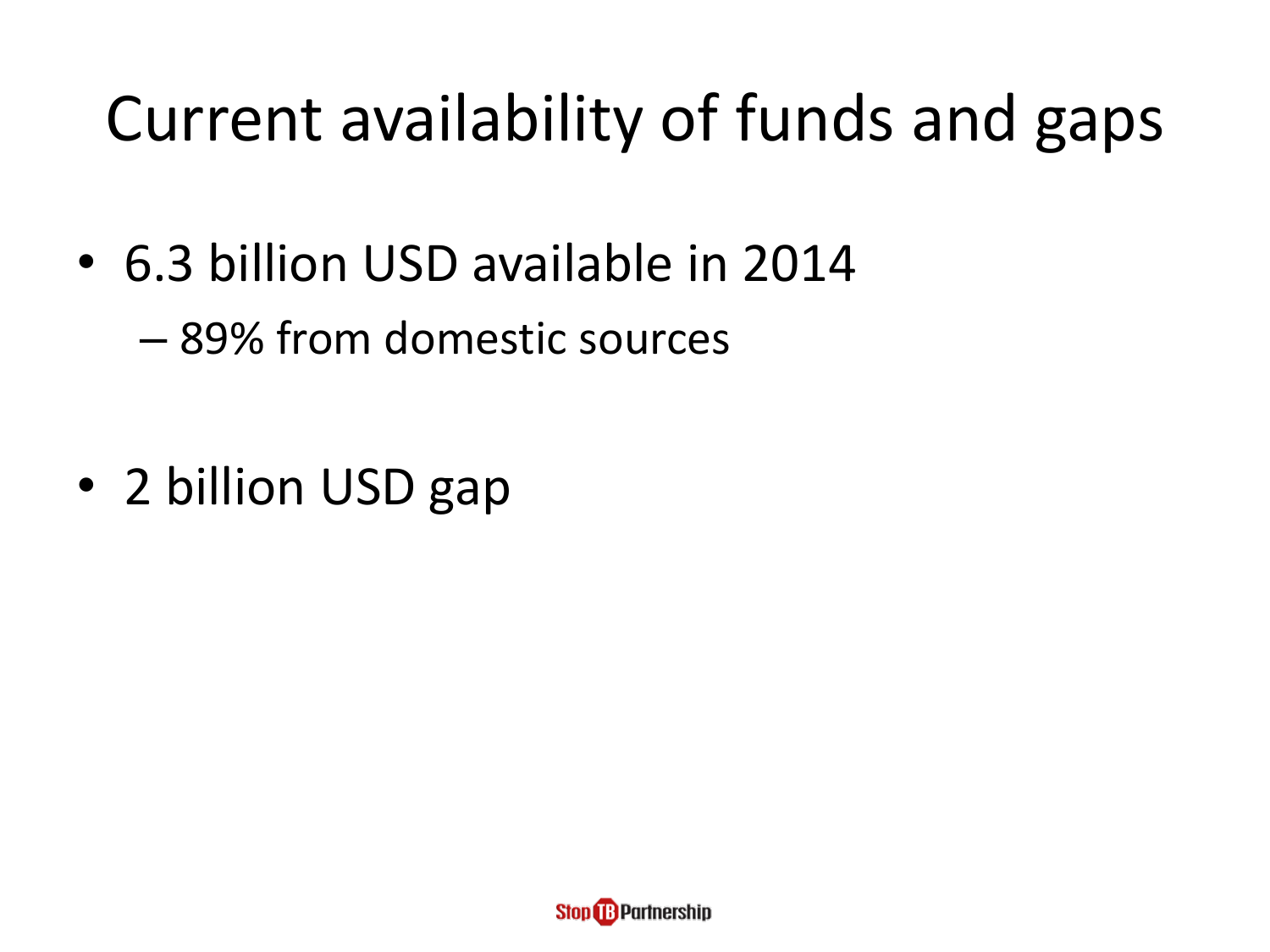### Global Fund provides about 80% of the external funding for TB Trends in TB Disbursements 2002-2013



**Stop BPartnership**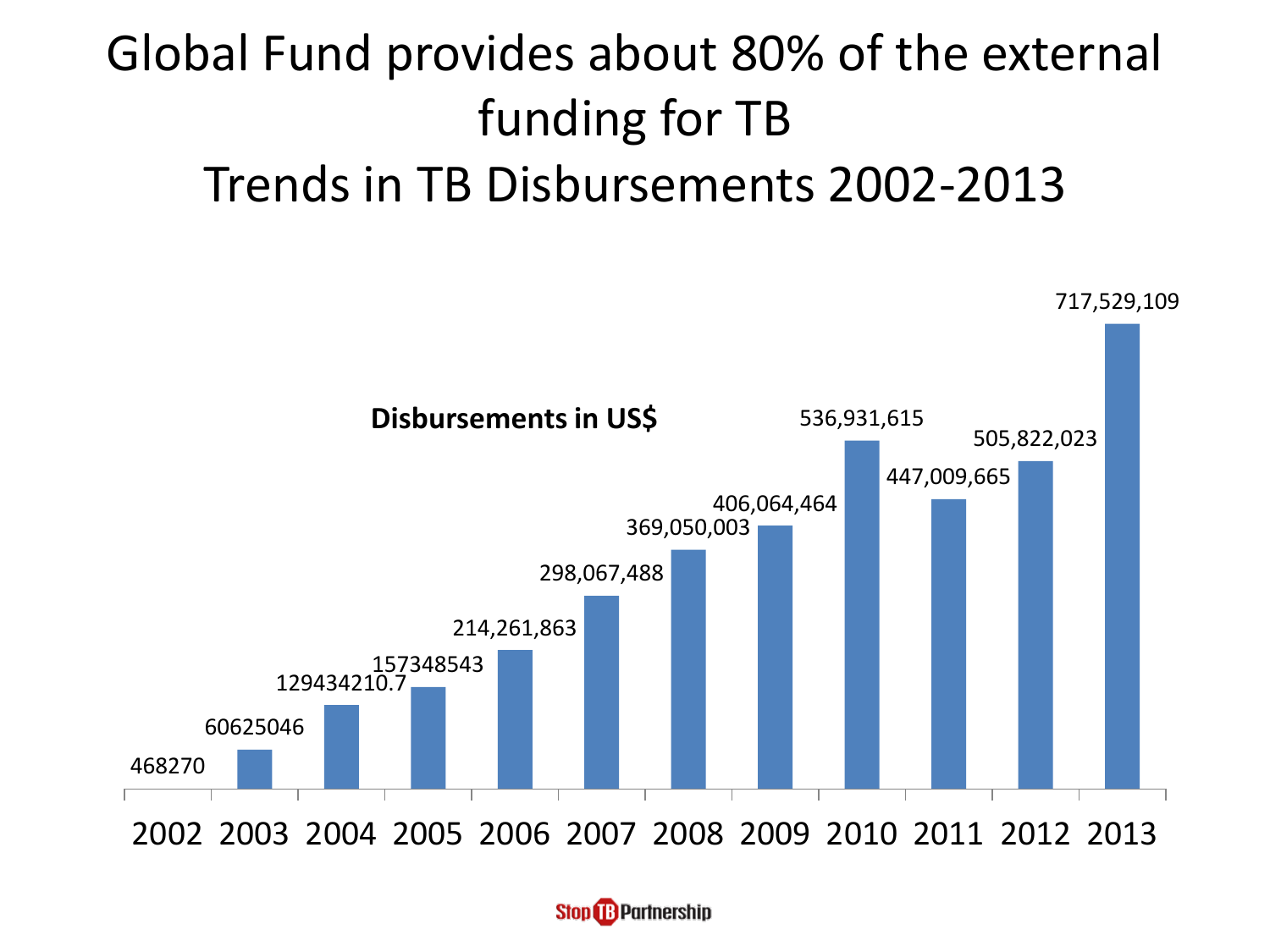## TB research funding

• The need: 2 billion USD per annum

• In 2013, 677 million USD spent on research



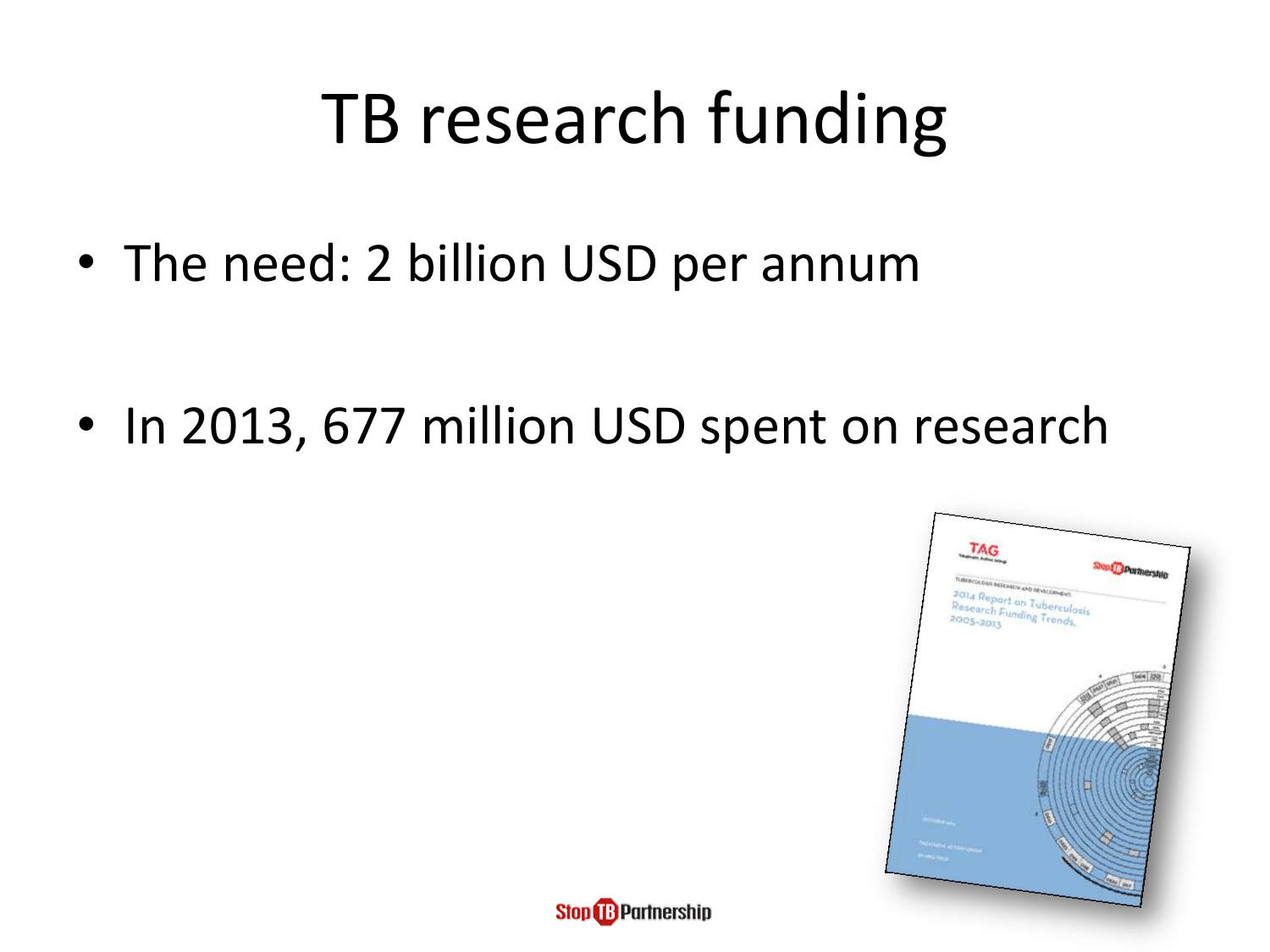#### **Impact needed for the post 2015 TB targets**



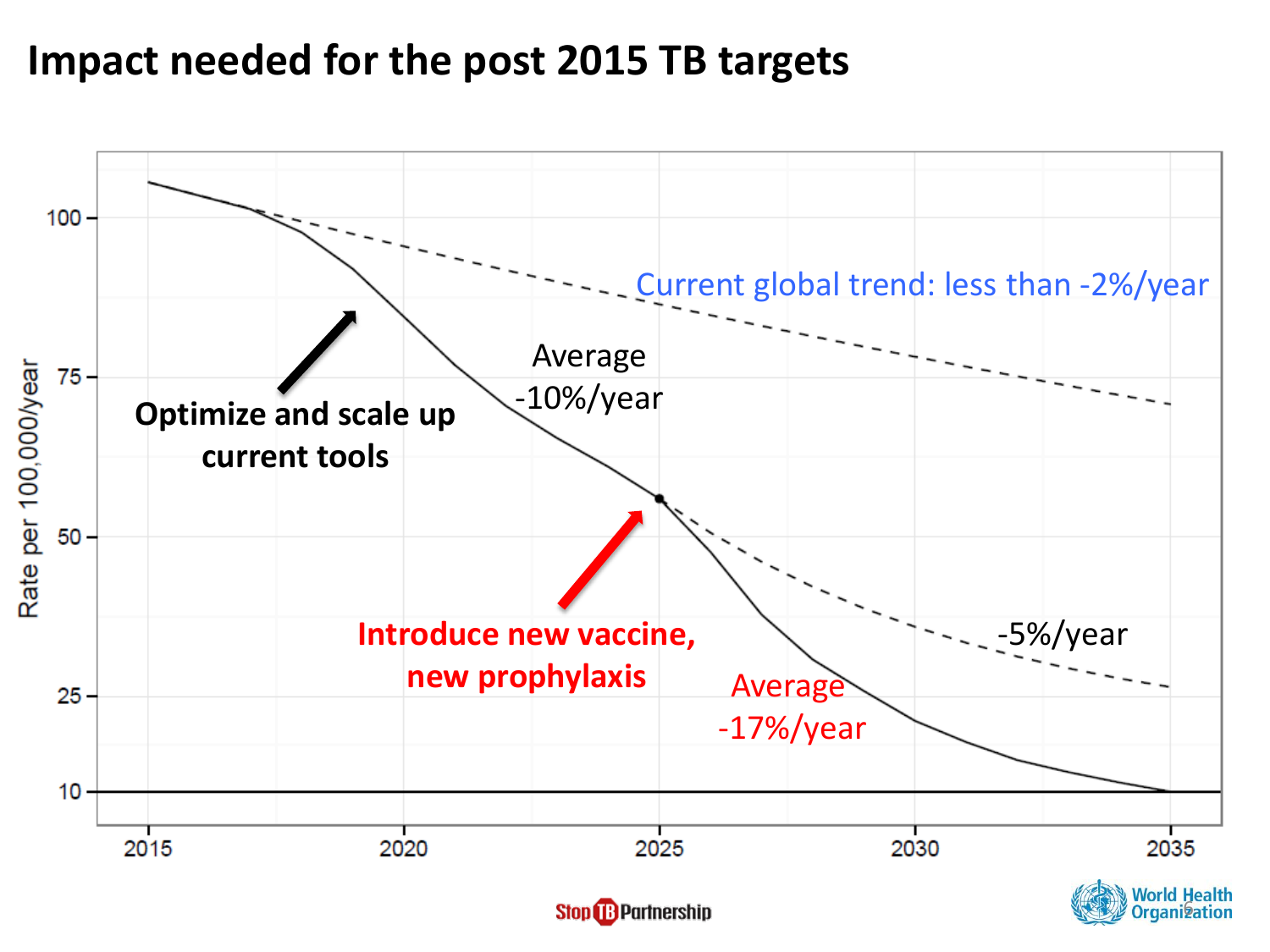

![](_page_6_Picture_1.jpeg)

**Stop &B Partnership**